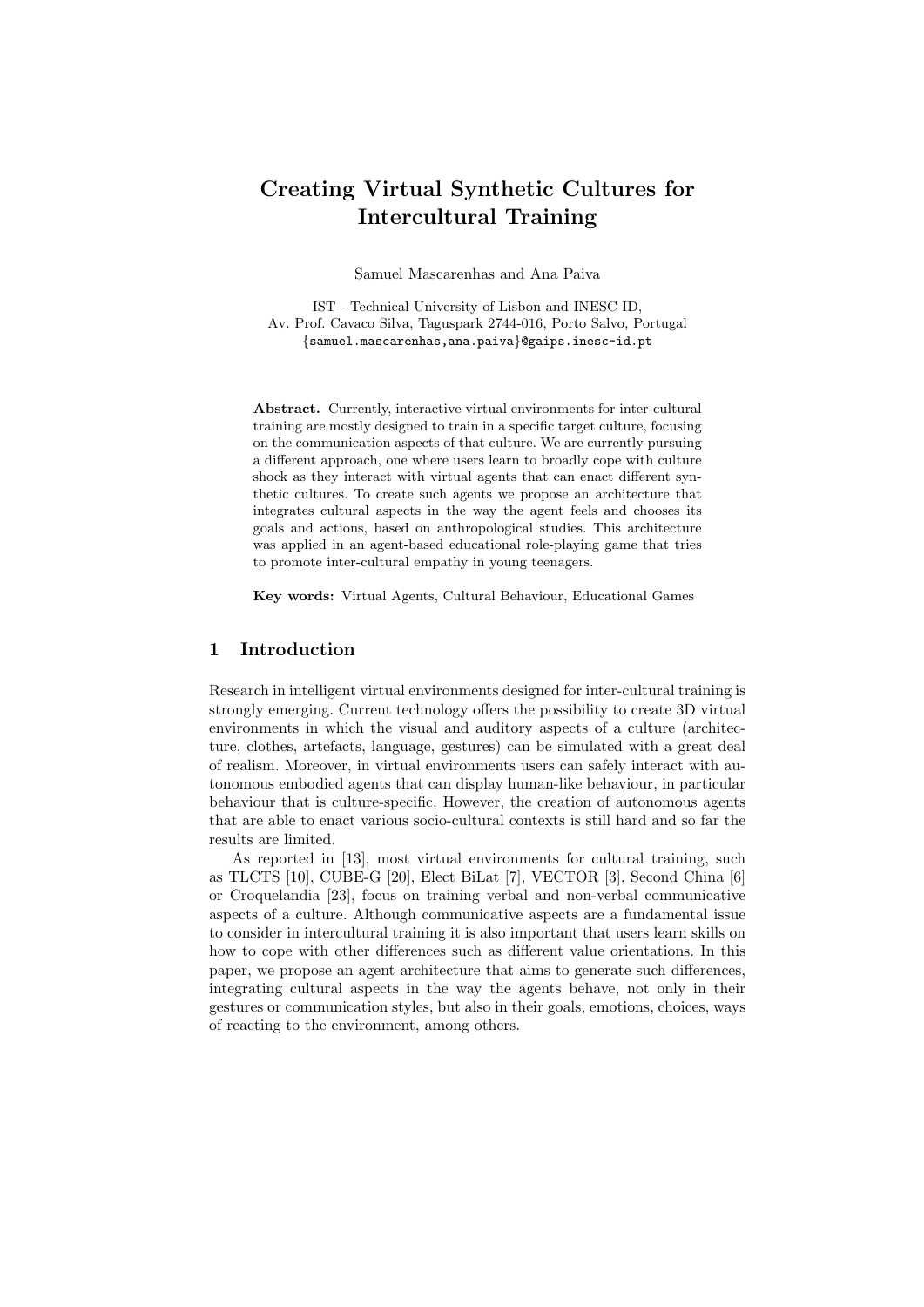An important inspiration for this work comes from the work conducted in developing simulation games for inter-cultural training. Probably the best known example is the  $BaF\acute{a}$  BaF $\acute{a}$  simulation [22], where participants are randomly assigned to two synthetic cultures (Alpha and Beta) that differ in their core values. One is a more collectivist and hierarchical culture that stresses socialising and touching, and the other, uses a different language, is more individualistic and task-oriented. In the first phase of the simulation, each group is sent into separate rooms in which they are instructed to learn and rehearse their assigned culture. Afterwards, the participants take turns in visiting the other culture, try to gain an understanding of it, and then come back to their own culture to brief the other members about their experience. During the simulation, participants become aware of having a natural tendency towards ethnocentrism as they normally judge the other culture as "weird" compared to their own, despite the fictional nature of both cultures. As in a real cultural shock experience, the simulation often evokes feelings of bewilderment, disorientation, and exclusion.

The concept of synthetic cultures was also proposed as an inter-cultural training tool in [9]. In this work, synthetic cultures were also defined as a simplification of real cultures, emphasising differences in values. After years of experience with simulation role-playing games using these synthetic cultures, it was concluded they were a useful tool for learning about cross-cultural communication [9]. In a comprehensive review of various inter-cultural training techniques [12], some of the advantages described for simulation games are that they eliminate the gap between learning and applying, they provide an opportunity to practice new behaviours in a safe haven, are highly versatile and experience stays with trainees. Their disadvantages are that simulations normally require a large number of human participants, consume a lot of time and some people may be too shy to fully participate in these type of activities. Interactive virtual environments can help ameliorate these issues by allowing users to safely interact with virtual agents and thus eliminating the dependency on other human participants. Hence, we argue that by creating an agent architecture that facilitates the creation of various virtual synthetic cultures that can capture the essence of value differences in real cultures, it is possible to develop new fruitful and enjoyable ways of inter-cultural training.

The structure of this paper is described as follows. In the next section, the culture theory used to ground our approach is presented. In section 3, the integration of the cultural elements into an agent architecture is discussed. In section 4, an agent-based educational game designed with this architecture is presented along with a more simple scenario used to evaluate the architecture. Finally, we draw some conclusions and present some future work.

#### 2 Background

Edward B. Tylor, often considered to be the founder of anthropology, defined culture in 1871 as "that complex whole which includes knowledge, belief, art, law, morals, custom, and any other capabilities and habits acquired by man as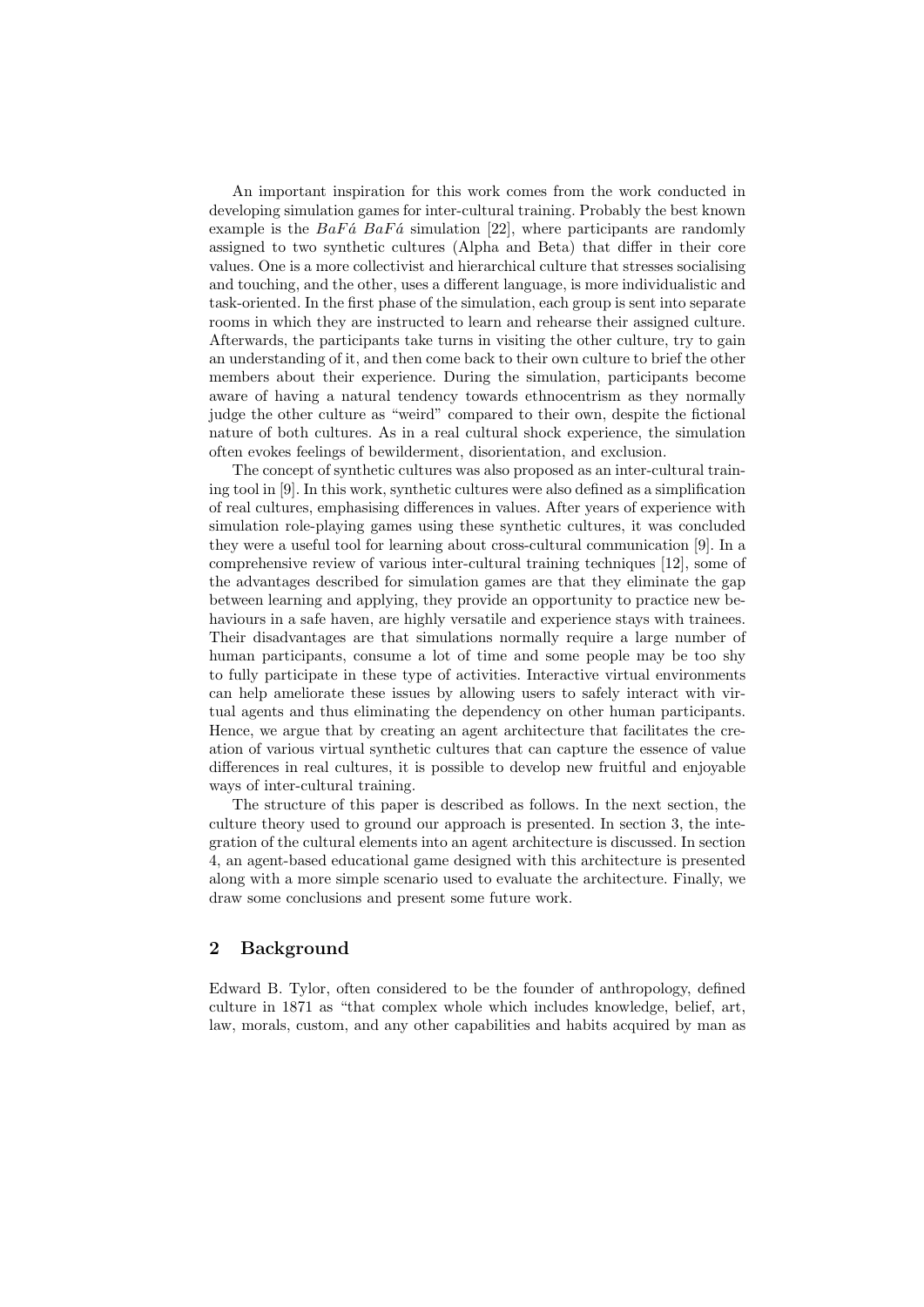a member of society" [25]. Since then, several other definitions for culture have been proposed. In 1952, a list containing 164 possible definitions of culture was compiled. [11]. Still, no consensus has yet been reached.

The particular notion of culture adopted in this work is grounded on the dimensional theory of culture proposed by Geert Hofstede [8]. In this theory, culture is defined as "the collective programming of the mind that distinguishes the members of one group or category of people from another" [8]. These "mental programs" refer to patterns of thinking, feeling, and potential acting that are shared and learnt by members of the same culture. The foundation of Hofstede's cultural theory is a large empirical study conducted in more than 70 countries. From this study, he was able to derive a set of five bipolar dimensions: Individualism-Collectivism, Power Distance, Uncertainty Avoidance, Masculinity-Femininity, and Long Term Orientation-Short Term Orientation. Each of these dimensions represent fundamental differences in cultural values across nations.

Generally, values can be defined as a "broad tendency to prefer a certain state of affairs over others" [8]. They transcend specific situations, guide selection or evaluation of behaviour and events, and are ordered by relative importance [21]. Another particular aspect of values is that they are often unconscious to those who hold them and so they cannot be directly observable. Instead, they have to be inferred from the way people act under various circumstances. However, besides values there are also other types of cultural manifestations [8] that, unlike values, are explicit and more clearly observable: (1) Rituals - essential social activities that are carried out in a predetermined fashion; (2) Heroes real or even imaginary persons that serve as models for the cultural values; and (3) Symbols - words, gestures, pictures, or objects with a special particular meaning.

For the moment, our cultural model includes rituals, symbols and two of the five dimensions: Individualism-Collectivism and Power Distance. We chose to start with these two dimensions because they seemed to be the ones more easily recognisable in a short-term interaction and they also seem to be the ones most agreed upon in the literature. In particular, several studies that independently measure Individualism-Collectivism show a reasonable correspondence to Hofstede's findings [21, 2, 24]. The Individualism-Collectivism dimension indicates the extent to which individuals see themselves integrated into groups. The more individualistic a culture is the more people stress the importance of personal achievements and individual rights, and everyone is more expected to be responsible only for themselves and their immediate family. Conversely, in highly collectivistic cultures, everyone looks out for one another in exchange for unquestioning loyalty. As for the Power Distance dimension, it indicates the degree to which less powerful members of the group expect and accept that power is distributed unequally. In low power distance cultures, people tend to regard others as equals despite their formal status, while in high power distance cultures powerful people have more privileges and like to wear symbols that reflect their status. Note that these behavioural tendencies indicated by the cultural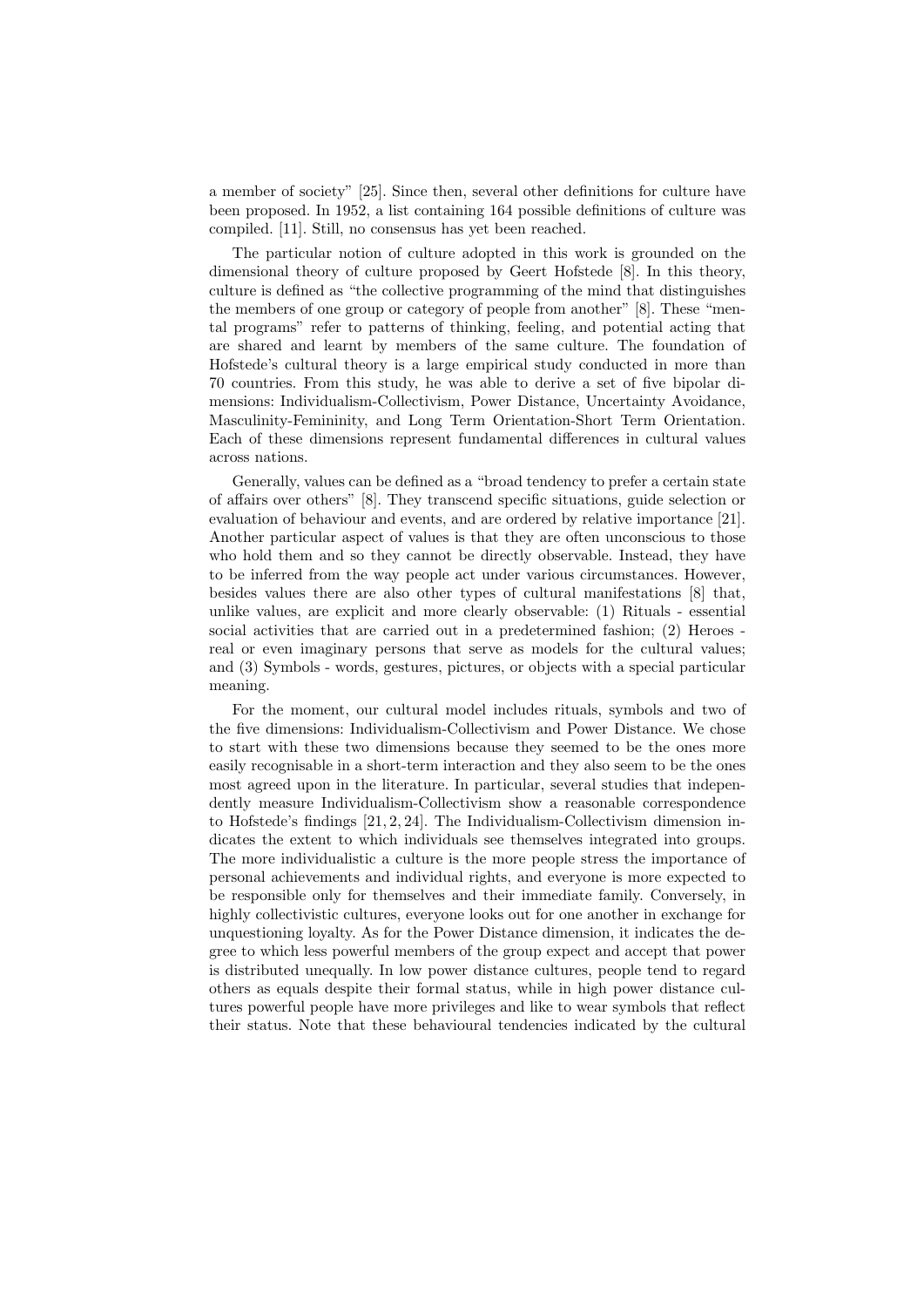dimensions should never be considered deterministic, since other factors such as personality also play an important role on determining behaviour.

The main advantage of using Hofstede's culture theory is that it was based on a large empirical study of national cultures and it gives a clear and detailed notion of differences in values between them. Even though the theory has received some criticisms [17] such as being based on the supposition that within each nation there is a uniform national culture that remains static, it still serves our purposes, which is to characterise important cultural differences and not to replicate real cultures in a dynamic and exact way.

## 3 Cultural Architecture

The agent architecture developed so far for creating agents with different cultural profiles is shown in Figure 1. It was implemented by extending FAtiMA, an emotional agent architecture [4, 14] that follows the OCC model of emotions [19] for creating believable virtual characters. In the resulting architecture, there are three kinds of cultural parameters that influence the agents' behaviour: Symbols, Dimensions and Rituals.



Fig. 1. Cultural Agent Architecture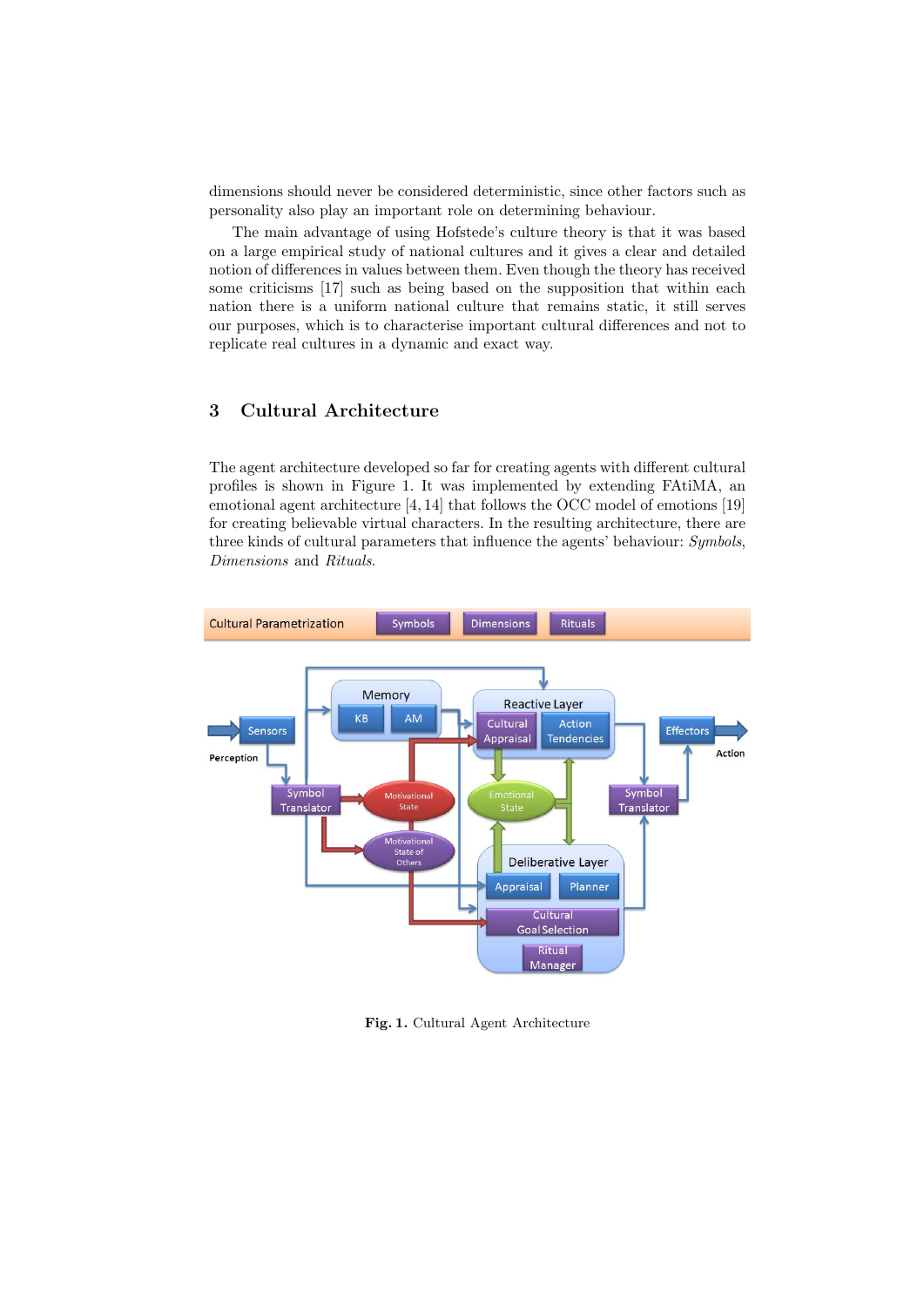The architecture works in the following manner. When an event is perceived, it passes through a Symbol Translator that translates the meaning of the event according to the culture's predefined symbols, using a simple association mechanism. For instance, when an agent performs a "thumbs-up" gesture, in one culture it can be associated to an "approval" meaning, while in another culture, it can be associated to an "insult" meaning. To avoid ambiguity, the mapping between physical actions and meanings is a one-to-one relationship, i.e. a particular action has only one meaning and vice versa. This is an assumed simplification of the real world, where in fact the same physical action can have different meanings in the same culture due to different contexts (e.g. a bow can be a form of greeting but also a sign to acknowledge the applause for performing a play).

After the event is translated, it is then used to update the *Knowledge Base* (KB) and Autobiographic Memory (AM). These are the main memory components of the agent. The first one is responsible for storing semantic knowledge such as properties about the world and relations, while the second one stores information concerning past events and the agent's personal experience. At the same time the memory components are updated, the event is used to update the agent's Motivational State. Agents have five different motivational needs that are represented by five continuous drives: Energy, Integrity, Affiliation, Certainty and Competence. These general drives are grounded on a psychological model of human action regulation called PSI [5]. To determine how events affect needs, the actions that agents can perform in the environment are authored with positive and/or negative effects on the motivational drives. To determine if other agents have their needs satisfied or not each agent also builds and updates a Motivational State of Others according to the events perceived. This information is inferred from the agent's perception of the other agents' actions and of their initial motivational states.

After updating the motivational states, the event is appraised in order to determine the emotional response of the agent. There are two main appraisal processes, the Deliberative Appraisal handles emotions related to the achievement of goals (e.g. satisfaction, disappointment), and the Cultural Reactive Appraisal associates appraisal values to the event perceived and then generates the corresponding emotions. The *Individualism* score, defined in the agent's cultural profile greatly affects the Cultural Reactive Appraisal. If the culture is defined with a very low *Individualism* score the more an event that is undesirable for others but is beneficial for the responsible agent will be blameworthy (e.g. stealing something), which will likely make the agent to feel ashamed. Also, the more an event that is good for others but is bad for the responsible agent (e.g. giving food) will be highly praiseworthy, making the agent feel proud of himself. In other words, the more collectivistic an agent is the more it considers self-sacrifice for the well-being of the group as highly admirable and selfish acts as highly reproachable. For more information on how the Individualism dimension affects the agent's appraisal, please refer to [16].

In the deliberative layer, the event perceived can activate predefined goals, and the agent will have to select between competing alternative goals. In this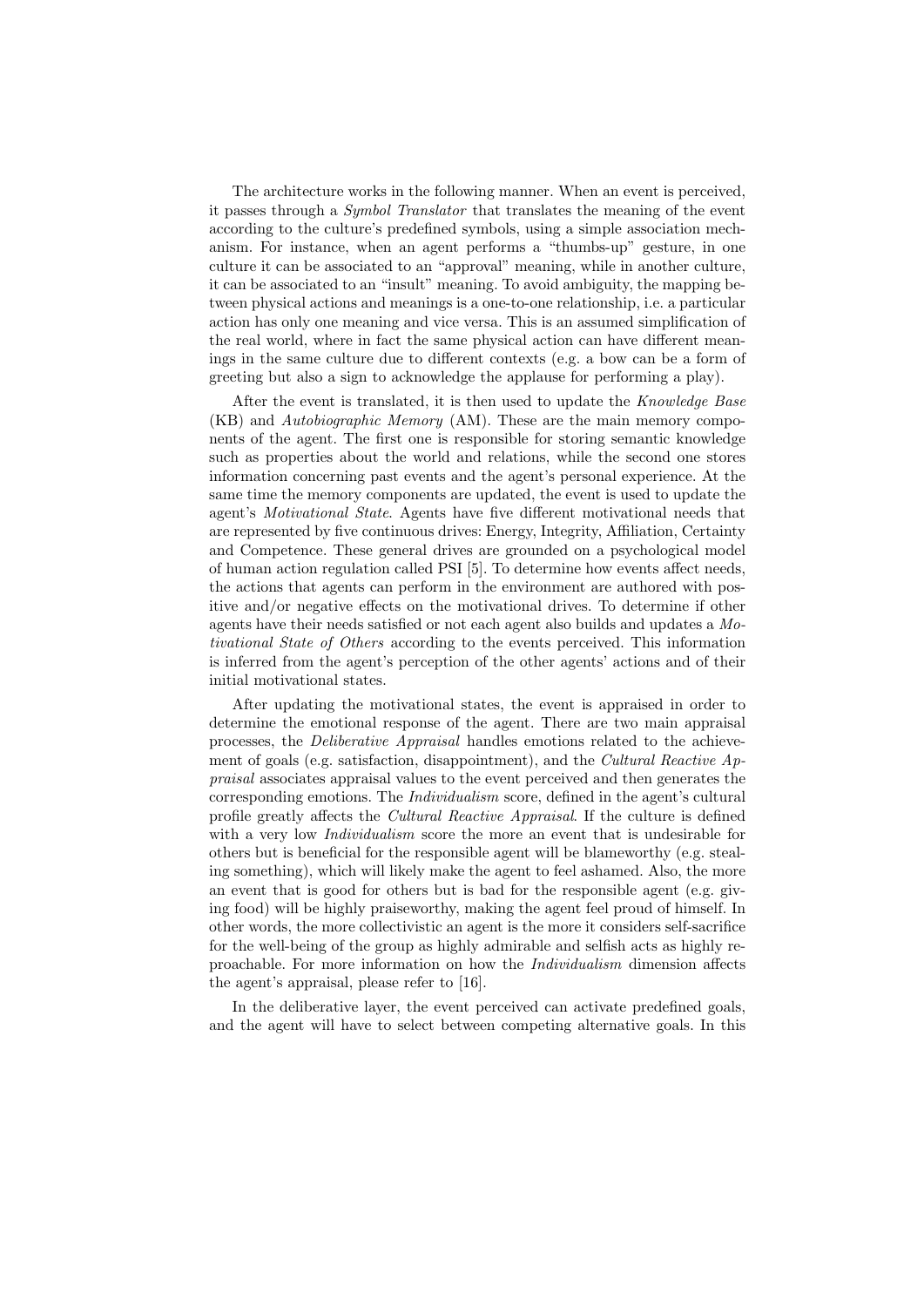layer, the *Cultural Goal Selection* is the process responsible for calculating the expected utility for each active goal, considering the Individualism and Power Distance dimensions, and the expected impact the goal has on the agent's motivational needs and on the needs of others. The exact equations are described in [16], but the general idea is the more Individualism and Power Distance the culture has, the more agents prefer goals that benefit their own needs or the needs of agents with higher status. Conversely, the less Individualism and Power Distance a culture has, the more the agents will care for the needs of other agents, regardless of their social statuses. To illustrate these differences consider a situation where an agent asks for help to paint his house. If the culture is defined as collectivistic and has a low power distance, all the other agents will likely offer their help. On the other hand, if the culture is highly individualistic with a high power distance, agents will tend to help only if the other agent has an important social status.

After the goal with the highest expected utility is chosen, the agent forms an intention of achieving that goal and uses the Planner component to develop and execute a plan. The architecture has also a Ritual Manager for dealing with the activation and execution of cultural Rituals. The model for Rituals was inspired by plan recipes used in traditional BDI architectures with a fundamental difference: traditional plans are based on technical activities (the focus is in the end result), whilst rituals are based on ritual activities (the focus is in the sequence of steps). As such, a ritual has a set of roles associated with it and each role has one or more steps that must be performed following any specified ordering constraints. For more details on how Rituals were implemented, please refer to [15].

#### 4 Case Study

The implemented cultural architecture was used for the development of a serious game called ORIENT (Overcoming Refugee with Empathic Novel Tecnhology) [1]. The game is an agent-based educational role-play, developed in the context of an EU-funded project called eCIRCUS<sup>1</sup>. The main purpose of the game is to promote inter-cultural empathy for young teenagers. In this game (see Figure 2), players (assuming the role of space travellers), must interact with an unfamiliar fictional foreign culture whose planet is about to be destroyed by a large meteor. The main objective for the players is to gain the trust of the culture to then save them from annihilation. To gain their trust, players have to become familiar with the culture's strange customs and gestures. For instance, they must understand that the culture is strongly hierarchical and everyone is highly compassionate and loyal to each other. In order to create this culturally specific behaviour, we applied our architecture to define the culture's gestures and rituals. Moreover, their culture was parametrised as highly collectivistic and with a high power distance score.

<sup>1</sup> www.e-circus.org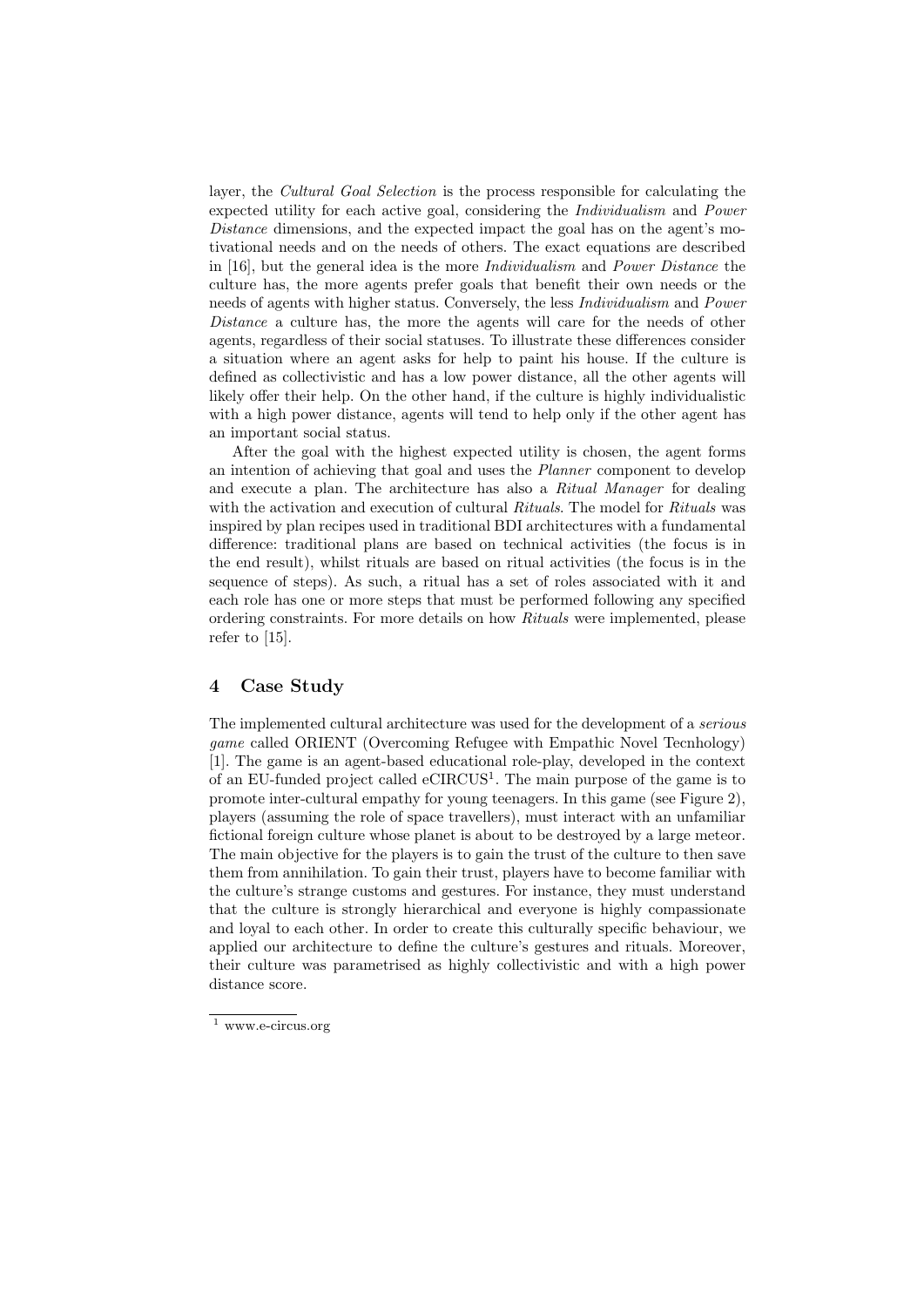

Fig. 2. Screenshot of the game.

ORIENT also has an innovative approach in terms of user interaction. It allows three users to interact simultaneously, each one controlling one of the following devices: a Dance Mat, a mobile phone and a WiiMote. Each device has a different but essential function: (1) the Dance Mat is used for navigation purposes; (2) the mobile phone is used for verbal communication and object recognition; and finally (3) the WiiMote is used to perform important cultural gestures that are used for instance, in the greeting rituals of the culture. The rationale for allowing a group of users to interact simultaneously was to promote social collaboration. A second objective was to encourage discussion between players about the cultural differences found in the synthetic culture. Also, the use of novel interaction devices was to incite players' curiosity to play the game and to provide a more engaging experience.

After conducting two pilot studies [1], users found the Sprytes to be a very different culture from their own and most users were interested in the storyline, even though it was considered to be too short and too simple. One key issue that emerged from the pilot study was that even though users identified Sprytes to have a very different and strange culture, users felt at ease during the interaction with Sprytes, considering them to be a friendly, peaceful, trusting, happy, relaxed, natural and social culture. As such, unlike simulation games for inter cultural training such as  $Baf\acute{a} Ba\acute{f}\acute{a}$  [22], ORIENT did not provide a strong cultural shock experience, which would consist in users experiencing some feelings of disorientation, uncertainty and confusion during the interaction. This can be explained by the fact that Sprytes were authored in a way that encouraged the user to like them so the user would become motivated in his mission to save the culture.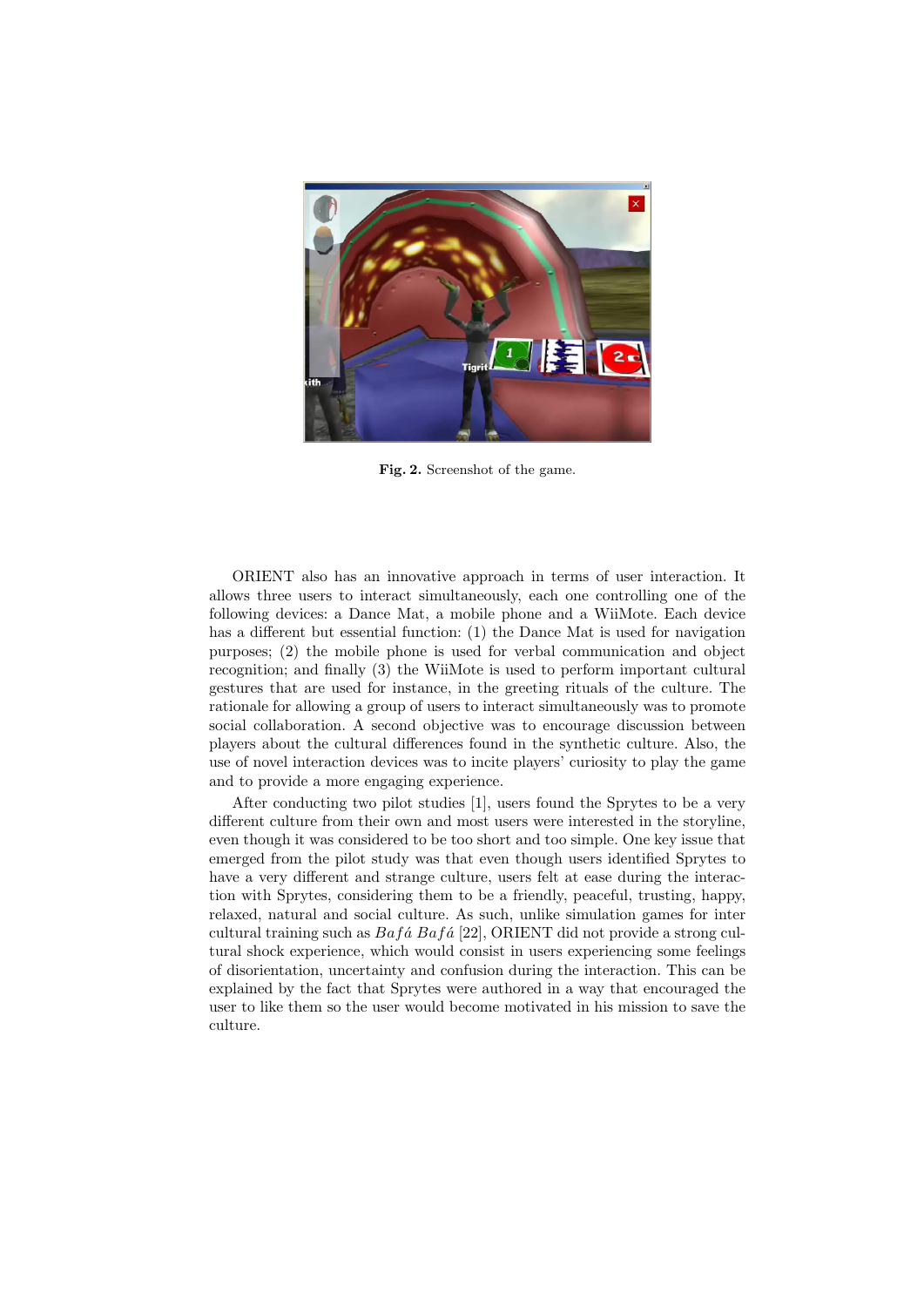Furthermore, due to time constraints, we were unable to add other cultures in ORIENT's story for users to interact with. Hence, we were unable to use it to measure the power of our architecture in creating distinct virtual synthetic cultures. For that reason, we developed a smaller non-interactive scenario, specifically designed for this purpose. The scenario consisted of a dinner party with a simple plot: five virtual agents with different social status arrive at a party location, greet each other, socialise for a while, and then sit together at a dinner table and start to eat.

Using our architecture we defined different cultural profiles which were then associated to the same group of agents that enacted the same dinner party situation. The objective was to assess if users could perceive cultural differences between two groups of agents just by exclusively changing their cultural parametrization. Two separate experiments were conducted. In the first one, discussed in [15], two cultures were created that only differed in their rituals (and associated symbols), inspired on the opposite extremes of the Power Distance dimension. For example, a dinner ritual was defined for both cultures with the following differences: in the low power distance culture everyone rushed to the table immediately, not even waiting for the host to finish the announcement saying the dinner was about to start, while in the high power distance culture everyone waited first for the elder to sit before they could sit, and then waited for the elder to start eating before they could eat. In the second experiment, described in [16], the two created cultures only differed in the parametrization of the Individualism-Collectivism dimension. In both cultures the agents had the same available goals to choose from. To exemplify the differences between the cultures, consider the following situation in the scenario. After the characters greeted each other, one of the characters who is sick, reports about his sickness to the other characters. One of the other characters has medicine but is not a friend of the sick character. In the highly collectivistic culture, the character who has medicine will promptly offer it in order to help, feeling pride afterwards. Conversely, in the highly individualistic culture, the sick character is not given any medicine. This particular situation reflects the fact that, as stated in [8], in collectivistic cultures people tend to always look out for one another while in the individualistic cultures people assume that they are only responsible for those they share a close bond.

Both experiments had approximately 40 participants (the majority was Portuguese) and both shared a similar methodology . Users observed the two different cultures enacting the dinner party scenario and then were asked to choose from a list of possible values and adjectives the ones they saw as more fitting to describe the behaviour of each group. In the end, users were asked if they found differences between the groups and if so, if those differences were due to the character's personality or due to the character's culture. Both experiments gave significant yet different results. We found that the dimensional model was capable of differentiating cultures in terms of their inferred values, yet the differences were not interpreted as cultural. On the other hand, the rituals component was capable of leading to the perception of different cultures, yet few value dif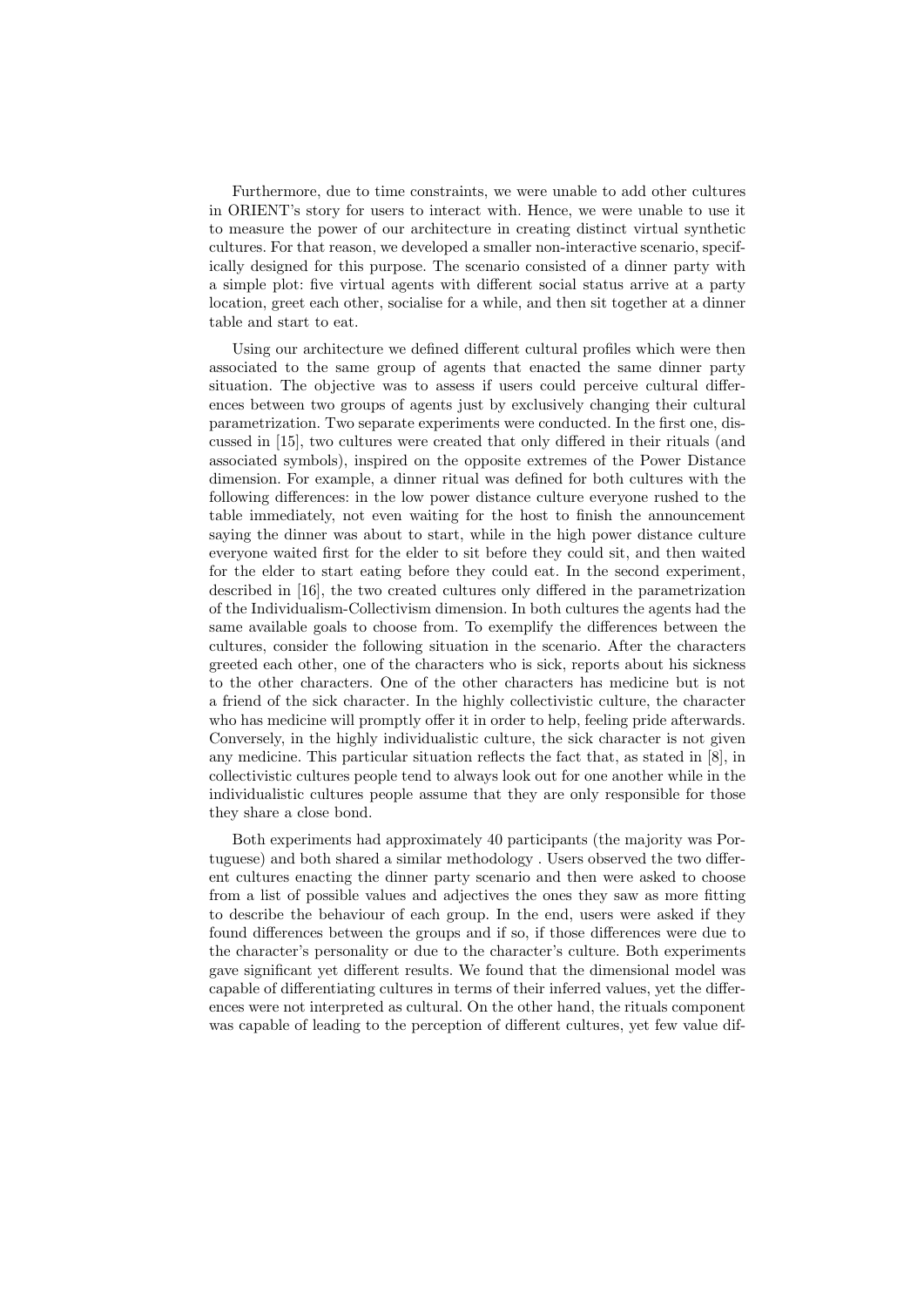ferences were identified. These results were somewhat expected because as Hofstede's theory points out, the values associated to the cultural dimensions are often unconscious to those who hold them and thereby are harder to interpret as cultural by the average person than rituals or symbols.

### 5 Conclusion and Future Work

In this paper we presented an ongoing work for designing an agent architecture that integrates cultural phenomena not only related to communication aspects such as gestures, but also to more high level behaviour, such as decision-making and emotional appraisal processes. The aim of the architecture is to facilitate the creation of different cultures of virtual agents that are able to enact general cultural differences and can be used in a similar manner as synthetic cultures are used in simulation games for inter-cultural training. The proposed architecture was used to drive the behaviour of an alien culture with strange customs and beliefs, which users learn to cope within a game designed to promote intercultural empathy. Additionally, a smaller non-interactive scenario with different cultures was also built for evaluating the architecture. Two experiments were conducted that showed the architecture was powerful enough to create cultures that were perceived and characterised significantly different by users.

As future work, we would like to integrate other important cultural aspects in the architecture as well as improve the existing ones. For instance, as described in [18], there are several other relations between culture and emotions which would be interesting to include. One example is the notion of cultural display rules (how should one act when experiencing certain emotions). Also, we would like to use the architecture in richer interactive scenarios designed for intercultural training. In particular, we are interested in applying the architecture in a scenario where users need to interact with more than one virtual culture, learning to adapt to their different values.

#### 6 Acknowledgements

This work was partially supported by a scholarship (SFRH BD/62174/2009) granted by the Fundação para a Ciência e a Tecnologia (FCT) and by the European Community (EC) and was funded by the eCIRCUS project IST-4-027656- STP with university partners Heriot-Watt, Hertfordshire, Sunderland, Warwick, Bamberg, Augsburg, Wuerzburg plus INESC-ID and Interagens. The authors are solely responsible for the content of this publication. It does not represent the opinion of the EC or the FCT, which are not responsible for any use that might be made of data appearing therein.

#### References

1. Ruth Aylett, Ana Paiva, Natalie Vannini, Sybille Enz, Elisabeth Andre, and Lynne Hall. But that was in another country: agents and intercultural empathy. In Proceedings of AAMAS 2009), Budapest, Hungary, 2009. IFAMAAS/ACM DL.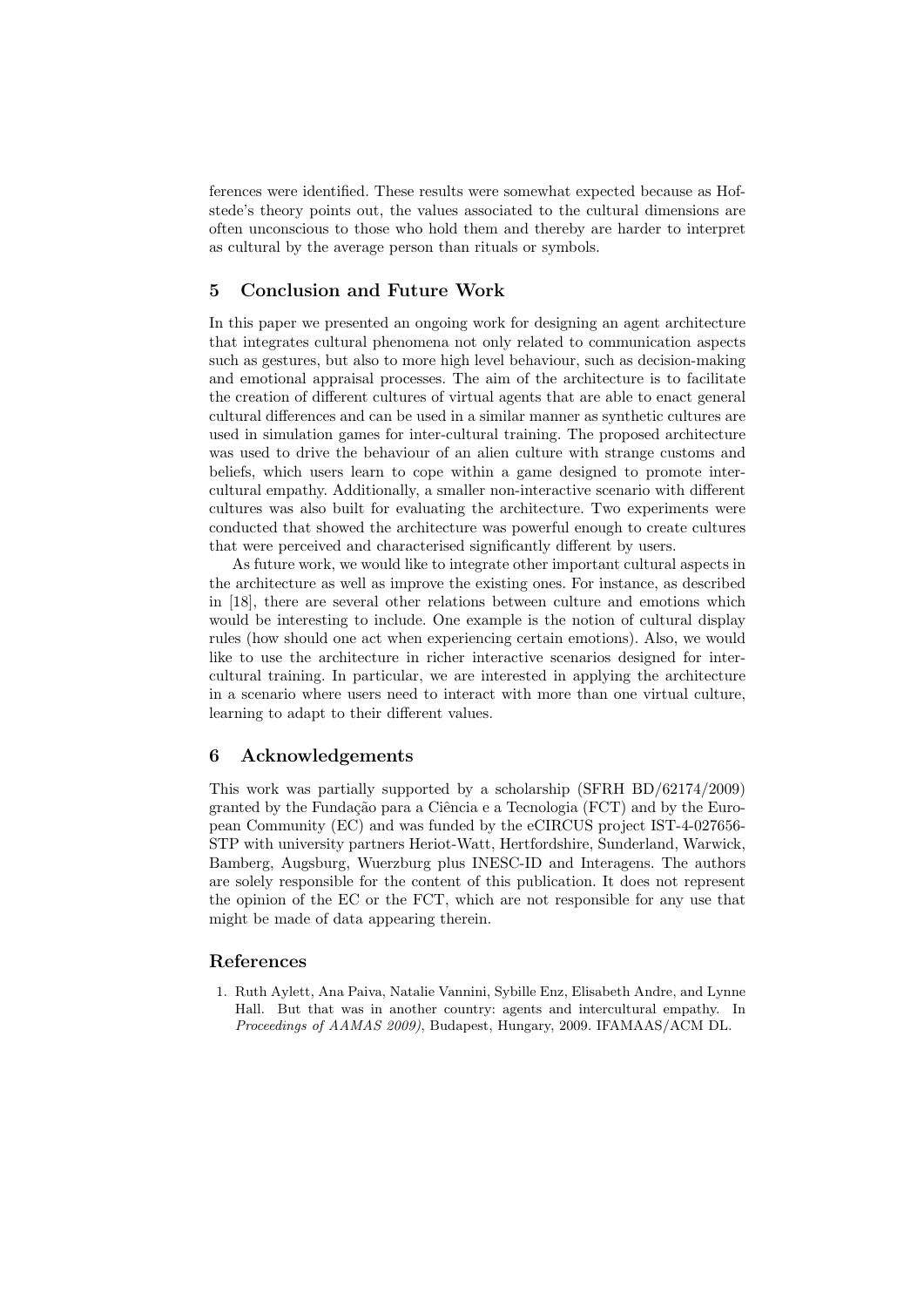- 2. S. Bochner. Cross-cultural differences in the self concept: a test of hofstede's individualism/collectivism distinction. Journal of Cross-cultural Psychology, 25:273– 283, 1994.
- 3. J.E. Deaton, C. Barba, T. Santarelli, Larry Rosenzweig an Vance Souders, Chris McCollum, Jason Seip, Bruce Knerr, and Michael Singer. Virtual environment cultural training for operational readiness (vector). Virtual Reality, 8(3):156–167, 2005.
- 4. J. Dias and A. Paiva. Feeling and reasoning: a computational model for emotional agents. In Proceedings of 12th Portuguese Conference on Artificial Intelligence, EPIA 2005, pages 127–140. Springer, 2005.
- 5. Dietrich Dorner. The mathematics of emotions. In Prooceedings of the Fifth International Conference on Cognitive Modeling, pages 75–79, Bamberg, Germany, 2003. Bamberg, Germany.
- 6. J. Henderson, P. Fishwick, E. Fresh, F. Futterknecht, and B.D. Hamilton. Immersive learning simulation environment for chinese culture. In In Proceedings of Interservice/Industry Training, Simulation, and Education Conference, 2008.
- 7. Randall W. Hill, James Belanich, H. Chad Lane, and Mark Core. Pedagogically structured game-based training: Development of the elect bilat simulation. In In Proceedings of the 25th Army Science Conference, 2006.
- 8. G. Hofstede. Culture Consequences: Comparing Values, Behaviors, Intitutions, and Organizations Across Nations. Sage Publications, Thousand Oaks, 2001.
- 9. G.J. Hofstede. Role playing with synthetic cultures: the evasive rules of the game. In Proceedings of the 9th International workshop of the IFIP, pages 49–56. Helsinky University of Technology, SimLab Report no 10, 2005.
- 10. W. Lewis Johnson, Hannes Högni Vilhjálmsson, and Stacy Marsella. Serious games for language learning: How much game, how much ai? In Chee-Kit Looi, Gordon I. McCalla, Bert Bredeweg, and Joost Breuker, editors, AIED, volume 125 of Frontiers in Artificial Intelligence and Applications, pages 306–313. IOS Press, 2005.
- 11. A.L. Kroeber and C. Kluckhohn. Culture: A Critical Review of Concepts and Definitions. MA: Peabody Museum, Cambridge, 1952.
- 12. Daniel Landis, Jannet M. Bennet, and Milton J. Bennet. Handbook of Intercultural Training. Sage Publications, Inc, 2003.
- 13. H. Lane and Amy Ogan. Virtual environments for cultural learning. In Second Workshop on Culturally-Aware Tutoring Systems in AIED 2009 Workshops Proceedings, pages 25–34, 2009.
- 14. Mei Yii Lim, João Dias, Ruth Aylett, and Ana Paiva. Improving adaptiveness in autonomous characters. In Helmut Prendinger, James C. Lester, and Mitsuru Ishizuka, editors, IVA, volume 5208 of Lecture Notes in Computer Science, pages 348–355. Springer, 2008.
- 15. S. Mascarenhas, J. Dias, N. Afonso, S. Enz, and A. Paiva. Using rituals to express cultural differences in synthetic characters. In Proceedings of AAMAS 2009, Budapest, Hungary, May 2009. IFAMAAS/ACM DL.
- 16. S. Mascarenhas, J. Dias, R. Prada, and A. Paiva. A dimensional model for cultural behaviour in virtual agents. International Journal of Applied Artificial Intelligence: Special Issue on Virtual Agents, 2010.
- 17. Brendan McSweeney. Hofstede's model of national cultural differences and their consequences: A triumph of faith - a failure of analysis. Human Relations, 55(1):89– 118, 2002.
- 18. Batja Mesquita and Nico Frijda. Cultural variation in emotions: A review. Psychological Bulletin, 112:179–204, 1992.